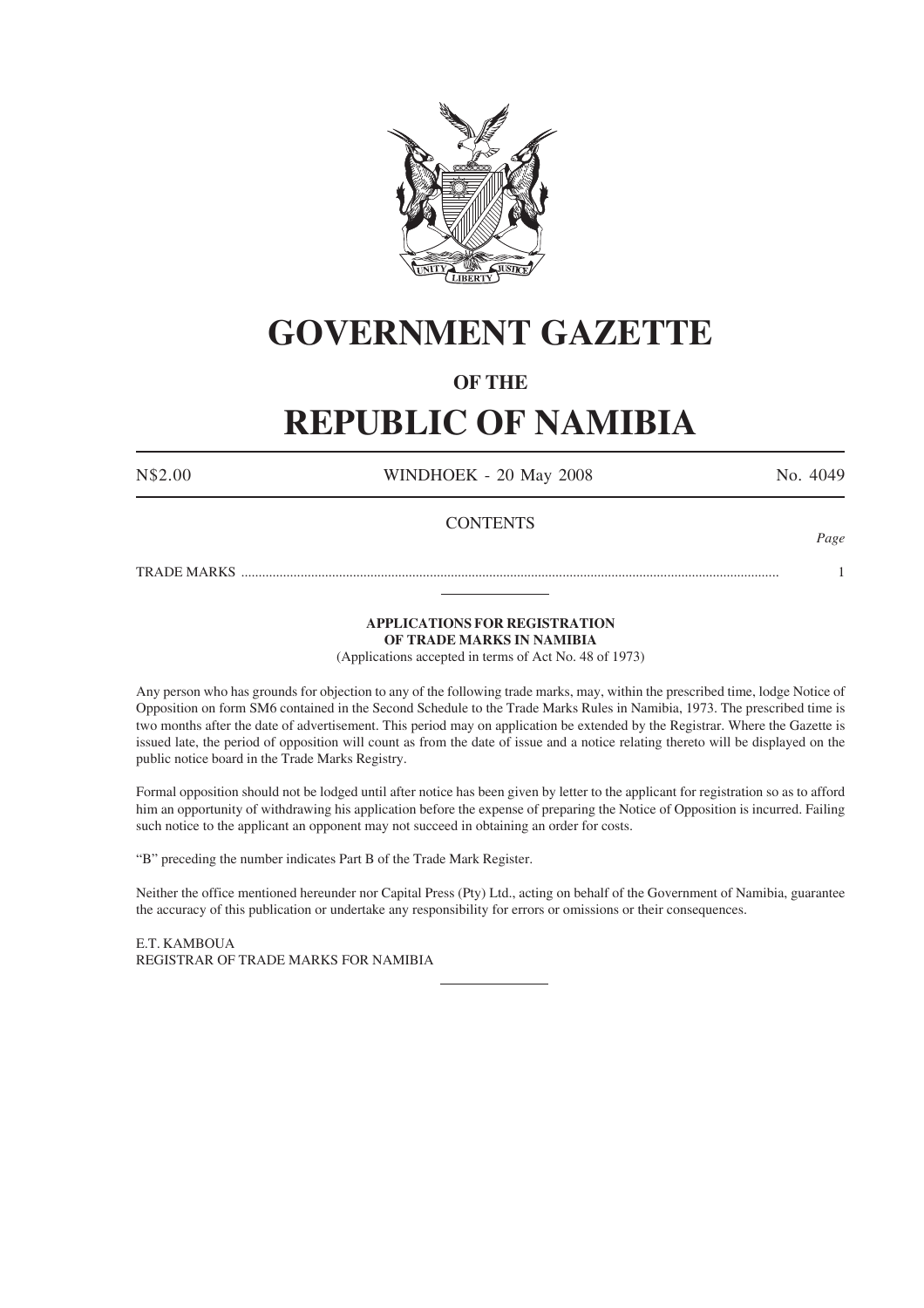2006/1984 in class 39: Services in connection with and relating to hiring and letting of motor vehicles in the name of **PATRICK LOUIS MARIA GEYZEN and GUIDO DIRK GONSCHOREK**, of 195 Mandume Ndemufayo Avenue, Windhoek, Namibia.

Address for service: P.O. Box 40214, Windhoek, Republic of Namibia.

FILED: 22 November 2006

# **"VALUE CAR RENTAL"**

#### **DISCLAIMER:**

Registration of this trademark shall not prevent other persons from the *bona fide* descriptive use, in the ordinary course of trade, of the words **"VALUE"** and **"RENTAL"** in their ordinary signification, each separately and apart from the mark.

\_\_\_\_\_\_\_\_\_\_\_\_\_\_\_\_

2005/0539 in class 42: Services in connection with and relating to panel beating, trading of motor vehicles, car rental, body repair and all services related thereto, in the name of **PATRICK LOUIS MARIA GEYZEN AND GUIDO DIRK GONSCHOREK** of Mandume Ndemufayo Avenue Windhoek, Namibia, P.O. Box 40214 Windhoek. Address for service: CHRIS BRANDT ATTORNEYS, 29 Heinitzburg street, Windhoek, Republic of Namibia.

FILED: 25 April 2005

**"ASCO"**

05/1295 in Class 3: Bleaching preparations and other substances for laundry use; cleaning, polishing, scouring and abrasive preparations; soaps; perfumery, essential oils, cosmetics, hair lotions; dentifrices; in the name of **METCASH TRADING AFRICA (PROPRIETARY) LIMITED,** a South African company, Corner Crownwood Road and Amethyst Street, Theta Extension 1, Johannesburg, Gauteng 2013, South Africa.

\_\_\_\_\_\_\_\_\_\_\_\_\_\_\_\_

Address for Service: SPOOR & FISHER, c/o H.D. BOSSAU & CO, 15th Floor, Frans Indongo Gardens, Dr Frans Indongo Street, Windhoek, Republic of Namibia.

FILED: 10 August 2005

#### **WHIRL**

05/1297 in Class 3: Cosmetics and toiletries for care and cleaning of the skin and hair; in the name of **JOHNSON & JOHNSON,** a corporation organized and existing under the laws of the State of New Jersey, One Johnson & Johnson Plaza, New Brunswick, New Jersey, United States of America.

\_\_\_\_\_\_\_\_\_\_\_\_\_\_\_\_

Address for Service: SPOOR & FISHER, c/o H.D. BOSSAU & CO, 15th Floor, Frans Indongo Gardens, Dr Frans Indongo Street, Windhoek, Republic of Namibia.

\_\_\_\_\_\_\_\_\_\_\_\_\_\_\_\_

FILED: 10 August 2005

#### **STRAWBERRY SENSATION**

05/2446 in Class 25: Clothing; footwear; headgear; in the name of **TORQUAY ENTERPRISES LIMITED**, a New Zealand company, 439 East Tamaki Road, East Tamaki, Auckland, New Zealand.

Address for Service: SPOOR & FISHER, c/o H.D. BOSSAU & CO, 15th Floor, Frans Indongo Gardens, Dr Frans Indongo Street, Windhoek, Republic of Namibia.

FILED: 13 December 2005

# **PUMPKIN PATCH**

Registration of this trade mark shall give no right to the exclusive use of the word **"PATCH"**, separately and apart from the mark.

\_\_\_\_\_\_\_\_\_\_\_\_\_\_\_\_

2006/1984 in class 39: Services in connection with and relating to hiring and letting of motor vehicles in the name of **PATRICK LOUIS MARIA GEYZEN AND GUIDO DIRK GONSCHOREK**, of 195 Mandume Ndemufayo Avenue, Windhoek, Namibia.

Address for service: P.O. Box 40214, Windhoek, Republic of Namibia.

FILED: 22 November 2006

# **"VALUE CAR RENTAL"**

#### DISCLAIMER:

Registration of this trademark shall not prevent other persons from the *bona fide* descriptive use, in the ordinary course of trade, of the words **"VALUE"** and **"RENTAL"** in their ordinary signification, each separately and apart from the mark.

\_\_\_\_\_\_\_\_\_\_\_\_\_\_\_\_

2001/0129 in class 37: Cleaning the interior of aircrafts; preparation of development schemes, general extension schemes and schemes for environmental protection for air traffic plants and air traffic regions; services of a building consultant, namely economic preparation of and carrying out building projects for others in organizational and financial respect; maintenance (for others) of airport-related equipment as well as airport buildings. in the name of **FRAPORT AG** Frankfurt Airport Services Worldwide Frankfurt am Main 60547 Germany.

Address for Service: Dr Gerntholtz lnc 30 Union Road Milnerton 7441, P.O.Box 8 Cape Town 8000, DrG Reference: 80035.



The device consists of the colours **"BLUE"** and **"GREY"**. Applicants undertake that, in use, the blank space/s appearing in the mark will be occupied only by matter of descriptive or nondistinctive character, or by a trade mark registered in the name of the applicants in respect of the same goods, or by a trade mark of which the applicants are registered users, in respect of the same goods or by a trade mark of a registered user, with the consent of the applicants, or the blank space/s will be left vacant.

\_\_\_\_\_\_\_\_\_\_\_\_\_\_\_\_

Filed: 01 February 2001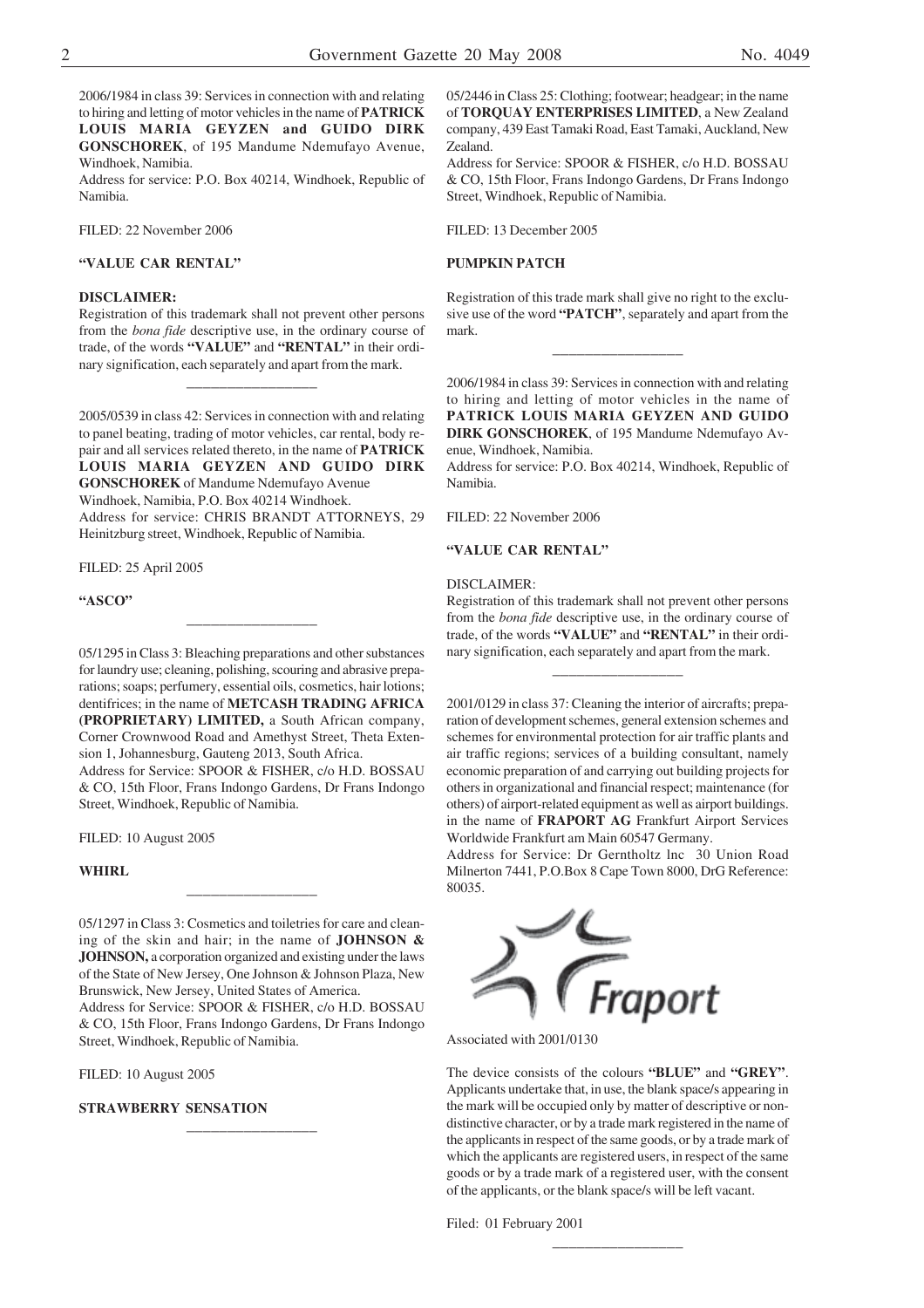2006/1678 in class 42: Survey and publication on business leadership in Namibia: in the name of **NAMDEB CENTRE**, of 10 Dr. Frans Indongo Street, Windhoek, Namibia.

Address for Service: Engling, Stritter & Partners, 12 Love Street, WINDHOEK, NAMIBIA.

FILED: 15 September 2006

## **DELOITTE SURVEY ON SOE GOVERNANCE IN NA-MIBIA**

\_\_\_\_\_\_\_\_\_\_\_\_\_\_\_\_

Associated with trade mark: 2004/0334

2004/0897 in class 38: Telecommunications; services ancillary or related to the aforegoing all in class 38, in the name of **LIQ-UID TELECOMMUNICATION LIMITED** incorporated in the United Kingdom of 1 Kingsway, 4th Floor, London, WC2B 6XD, United Kingdom.

Address for service: DR WEDER, KAUTA & HOVEKA INC, P.O. Box 864, Windhoek, Namibia.

FILED: 8 October 2004

#### **LONDON NUMBER**

Associated with 2004/0898

Registration of this mark shall give no right to the exclusive use of the words **"LONDON"** and **"NUMBER"** separately from each other and apart from the mark.

\_\_\_\_\_\_\_\_\_\_\_\_\_\_\_\_

2004/0898 in class 38: Telecommunications; services ancillary or related to the aforegoing all in class 38, in the name of **LIQ-UID TELECOMMUNICATION LIMITED** incorporated in the United Kingdom of 1 Kingsway, 4th Floor, London, WC2B 6XD, United Kingdom.

Address for service: DR WEDER, KAUTA & HOVEKA INC, P.O. Box 864, Windhoek, Namibia.



FILED: 8 October 2004

Associated with 2004/0897

Registration of this mark shall give no right to the exclusive use of the words **"LONDON"** and **"NUMBER"** separately from each other and apart from the mark.

\_\_\_\_\_\_\_\_\_\_\_\_\_\_\_\_

2004/0901 in class 38: Telecommunications; services ancillary or related to the aforegoing all in class 38, in the name of **LIQ-UID TELECOMMUNICATION LIMITED** incorporated in the United Kingdom of 1 Kingsway, 4th Floor, London, WC2B 6XD, United Kingdom.

Address for service: DR WEDER, KAUTA & HOVEKA INC, P.O. Box 864, Windhoek, Namibia.

FILED: 8 October 2004

**LIQUID MONEY**

Associated with 2004/0902

Registration of this mark shall give no right to exclusive use of the word **"MONEY"** separately and apart from the mark. \_\_\_\_\_\_\_\_\_\_\_\_\_\_\_\_

2004/0902 in class 36: Insurance; financial affairs; monetary affairs; real estate affairs; services ancillary or related to the aforegoing all in class 36, in the name of **LIQUID TELECOM-MUNICATION LIMITED** incorporated in the United Kingdom of 1 Kingsway, 4th Floor, London, WC2B 6XD, United Kingdom.

Address for service: DR WEDER, KAUTA & HOVEKA INC, P.O. Box 864, Windhoek, Namibia.



FILED: 8 October 2004

Associated with 2004/0903

Registration of this mark shall give no right to the exclusive use of the word **"MONEY"** separately and apart from the mark. \_\_\_\_\_\_\_\_\_\_\_\_\_\_\_\_

2004/0903 in class 38: Telecommunications; services ancillary or related to the aforegoing all in class 38, in the name of **LIQ-UID TELECOMMUNICATION LIMITED** incorporated in the United Kingdom of 1 Kingsway, 4th Floor, London, WC2B 6XD, United Kingdom.

Address for service: DR WEDER, KAUTA & HOVEKA INC, P.O. Box 864, Windhoek, Namibia.



FILED: 8 October 2004

Associated with 2004/0902

Registration of this mark shall give no right to the exclusive use of the word **"MONEY"** separately and apart from the mark. \_\_\_\_\_\_\_\_\_\_\_\_\_\_\_\_

05/0672 in Class 29: Meat, fish, poultry and game; meat extracts; preserved, dried and cooked fruits and vegetables; jellies, jams; eggs, milk and other dairy products; edible oils and fats; preserves, pickles. In the name of **KOLOSUS INVEST-MENTS (PROPRIETARY) LIMITED** of 3 Condale Road, Krugersdorp.

Address for service: MACROBERT INC., C/O 12th Floor, Frans Indongo Gardens, 19 Dr, Frans Indongo Street, Windhoek.

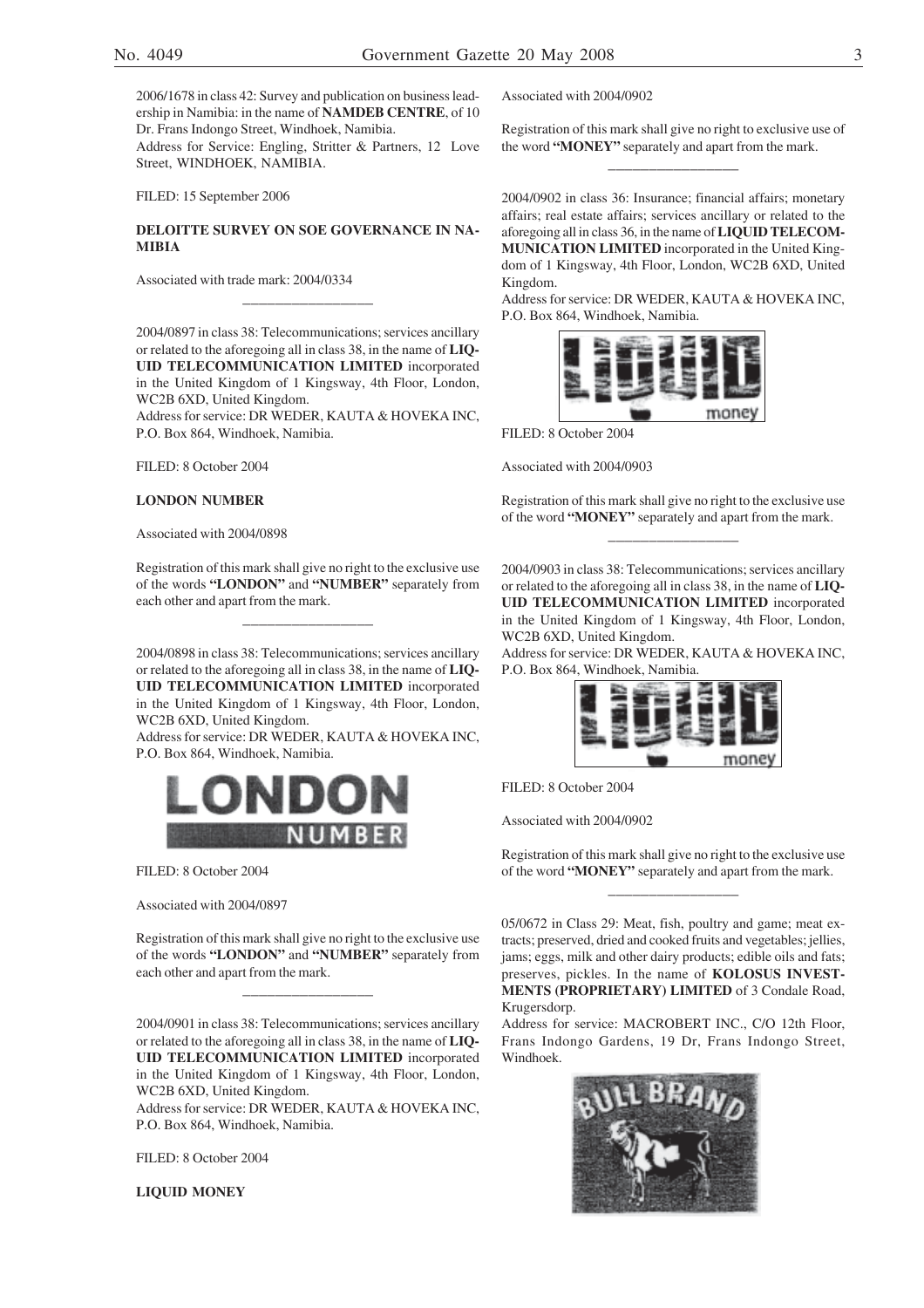## FILED: 24 May 2005

Registration of this mark shall give no right to the exclusive use of the word **"BRAND"**, separately and apart from the mark. The combination of the colours **"RED", "YELLOW", "BLACK"** and **"WHITE"** as depicted on the representation accompanying the application, is an essential and distinctive element of the mark."

Associated with trade mark number 05/0671 and 05/0622

\_\_\_\_\_\_\_\_\_\_\_\_\_\_\_\_

05/1954 in Class 14: Precious metals and their alloys and goods in precious metals or coated therewith, not included in other classes; jewellery and imitation jewellery; precious and semiprecious stones; horological and chronometric instruments; in the name of **DE BEERS CENTENARY AG**, a Swiss company, Alpenstrasse 5, 6000 Luzern 6, Switzerland. Address for Service: SPOOR & FISHER, c/o H.D. BOSSAU

& CO, 15th Floor, Frans Indongo Gardens, Dr Frans Indongo Street, Windhoek, Republic of Namibia.

\_\_\_\_\_\_\_\_\_\_\_\_\_\_\_\_

FILED: 19 October 2005

### **DIAMDEL**

Associated with 05/1955

05/1298 in Class 16: Paper, cardboard and goods made from these materials, not included in other classes; printed matter, books, brochures, comics, directories, fixture lists, flags, magazines, manuals, newsletters, newspapers, periodicals, posters, programmes, stickers; paper, tape or cards for the recordal of computer programs; computer, stationery; bookbinding material; photographs; stationery; adhesives for stationery or household purposes; artists' materials; paint brushes; typewriters and office requisites (except furniture); cabinets; charts; writing boards; instructional and teaching material (except apparatus); plastic materials for packaging (not included in other classes); playing cards; printers' type; printing blocks; parts, fittings, accessories and components therefor in class 16; in the name of **BIDVEST INTERNATIONAL LIMITED,** an Isle of Man company, Murdoch Chambers, South Quay, Douglas IM1 5AS, Isle of Man.

Address for Service: SPOOR & FISHER, c/o H.D. BOSSAU & CO, 15th Floor, Frans Indongo Gardens, Dr Frans Indongo Street, Windhoek, Republic of Namibia.

FILED: 10 August 2005



The combination of the colours **"WHITE," "BLUE"** ( Pantone No. 2728), **"GREY"** (50% black) and **"RED"** (pantone No.485 as depicted in the representation accompanying the application, is an essential and distinctive feature of the mark.

\_\_\_\_\_\_\_\_\_\_\_\_\_\_\_\_

Associated with 05/1299

05/1299 in Class 20: Furniture including office and auditorium furniture, mirrors, picture frames; goods (not included in other classes) of wood, cork, reed, cane, wicker, horn, bone, ivory, whalebone, shell, amber, mother-of-pearl, meerschaum and substitutes for all these materials, or of plastics; bins; dispensers; parts, accessories, components, fixtures and fittings therefor included in class 20; in the name of **BIDVEST INTERNA-TIONAL LIMITED,** an Isle of Man company, Murdoch Chambers, South Quay, Douglas IM1 5AS, Isle of Man. Address for Service: SPOOR & FISHER, C/O H.D. BOSSAU & CO, 15th Floor, Frans Indongo Gardens, Dr Frans Indongo Street, Windhoek, Republic of Namibia.



FILED: 10 August 2005

CN BUSINESS FURNITURE & Device

The combination of the colours **"WHITE", "BLUE"** (pantone No. 2728), **"GREY"** (50% black) and **"RED"** (pantone No. 485) as depicted in the representation accompanying the application, is an essential and distinctive feature of the mark.

\_\_\_\_\_\_\_\_\_\_\_\_\_\_\_\_

Associated with 05/1300

2005/1016 in class 16: Paper and paper articles, cardboard and cardboard articles; printed matter, newspapers and periodicals, books; bookbinding material; photographs, stationery, adhesive materials (stationery); artists' materials; paint brushes; typewriters and office requisites (other than furniture); instructional and teaching material (other than apparatus); playing cards; printers' type and cliches (stereotype) in the name of **ADCOCK INGRAM INTELLECTUAL PROPERTY (PROPRIETATRY) LIM-ITED,** a South African company, 17 Harrison Avenue, Bryanston, Gauteng, South Africa.

Address for service: SPOOR & FISHER C/O H.D. BOSSAU & CO., 15th Floor, Frans Indongo Gardens, Dr Frans Indongo Street, Windhoek, Republic of Namibia.

FILED: 5 July 2005

#### **MAX FRANK**

2005/0365 in class 25: Clothing, footwear, headgear in the name of **ADIDAS-SALOMON AG,** a German company, Adidas-Dassler-Strasse 1-2, 91074 Herzogenaurach, Germany. Address for service: SPOOR & FISHER C/O H.D. BOSSAU & CO., 15th Floor, Frans Indongo Gardens, Dr Frans Indongo Street, Windhoek, Republic of Namibia.

\_\_\_\_\_\_\_\_\_\_\_\_\_\_\_\_



FILED: 15 March 2005

Registration of this trademark shall give no right to the exclusive use of the **"SHOE DEVICE"**, separately and apart from the mark.

\_\_\_\_\_\_\_\_\_\_\_\_\_\_\_\_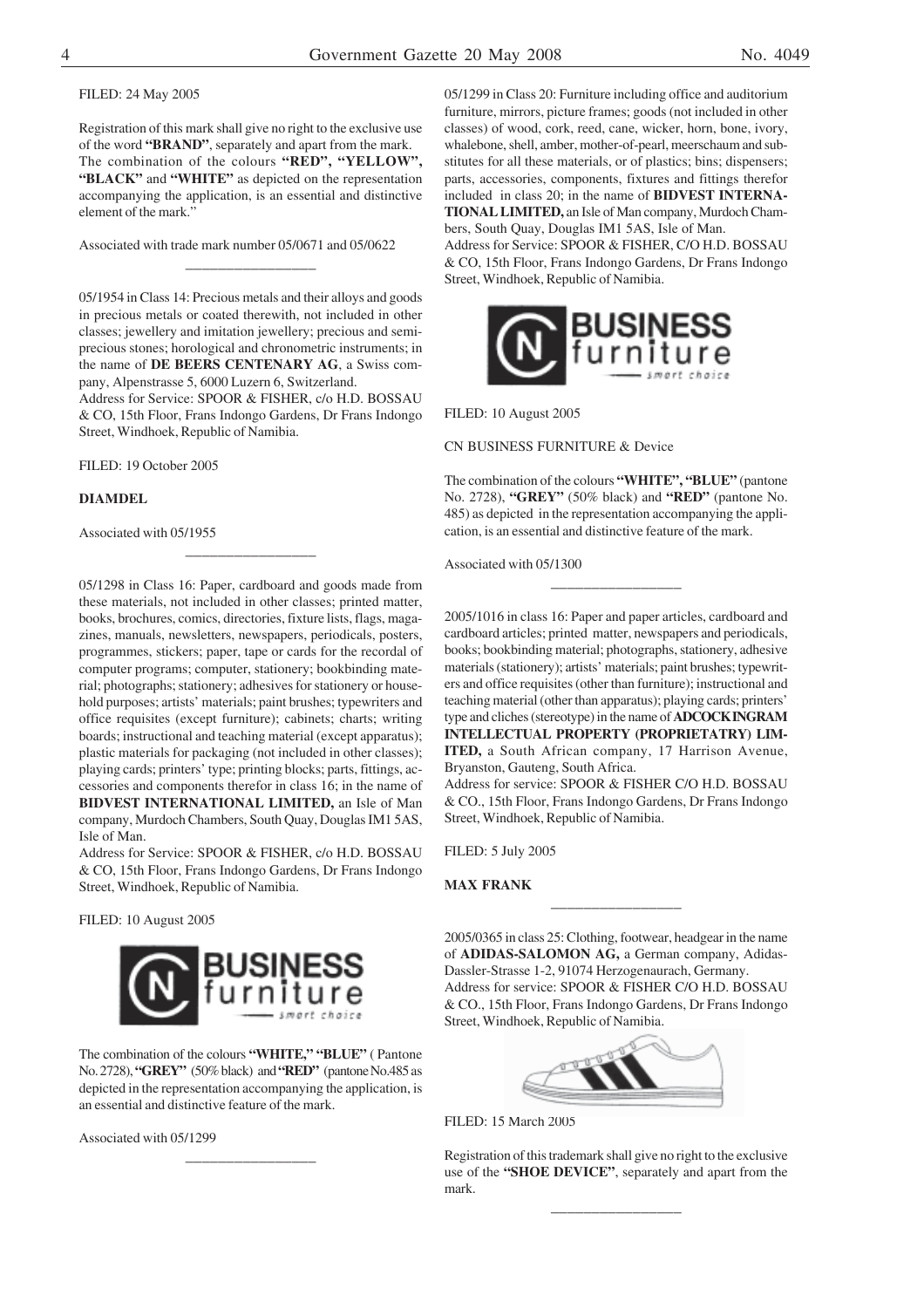05/1956 in Class 25: Clothing, footwear, headgear, intimate wear, hosiery, socks, accessories therefor in class 25; in the name of **ARWA (PROPRIETARY) LIMITED**, a South African company, 47 Viben Avenue, Brackenfell Industria, Cape Town, Western Cape, South Africa.

Address for Service: SPOOR & FISHER, c/o H.D. BOSSAU & CO, 15th Floor, Frans Indongo Gardens, Dr Frans Indongo Street, Windhoek, Republic of Namibia.



FILED: 19 October 2005

04/1166 in Class 30: Coffee, tea, cocoa, -sugar, rice, tapioca, sago, artificial coffee; flour and preparations made from cereals, bread, pastry and confectionery, ices; honey, treacle; yeast, bakingpowder; salt, mustard; vinegar, sauces (condiments); spices; ice; in the name of **TIGER FOOD BRANDS INTEL-LECTUAL PROPERTY HOLDING COMPANY** (Proprietary) Limited, a South African company, 3010 William Nicol Drive, Bryanston, Gauteng 2191, South Africa.

\_\_\_\_\_\_\_\_\_\_\_\_\_\_\_\_

Address for Service: SPOOR & FISHER, c/o H.D. BOSSAU & CO, 15th Floor, Frans Indongo Gardens, Dr Frans Indongo Street, Windhoek, Republic of Namibia.

Perfect. Every time.

FILED: 14 December 2004

Registration of this trade mark shall not give rights to the exclusive use of the word, **"PERFECT"**, separately and apart from the mark.

\_\_\_\_\_\_\_\_\_\_\_\_\_\_\_\_

05/1161 in Class 34: Cigarettes, tobacco, tobacco products, smokers' articles, lighters, matches; in the name of **ROTHMANS OF PALL MALL**, London, Limited, a limited liability company incorporated in South Africa, 34 Alexander Street, Stellenbosch, South Africa.

Address for Service: SPOOR & FISHER, c/o H.D. BOSSAU & CO, 15th Floor, Frans Indongo Gardens, Dr Frans Indongo Street, Windhoek, Republic of Namibia.

FILED: 19 July 2005

**PALL MALL**

05/0993 in Class 34: Cigarettes, tobacco, tobacco products, smokers' articles, lighters, matches; in the name of **ROTHMANS OF PALL MALL**, London, Limited, a limited liability company incorporated in South Africa, 34 Alexander Street, Stellenbosch, South Africa.

\_\_\_\_\_\_\_\_\_\_\_\_\_\_\_\_

Address for Service: SPOOR & FISHER, c/o H.D. BOSSAU & CO, 15th Floor, Frans Indongo Gardens, Dr Frans Indongo Street, Windhoek, Republic of Namibia.



FILED: 29 June 2005

Associated with 05/0992

05/1300 in Class 35: Advertising services, business management and administration, business information and research, office functions, information agencies, rating services, evaluation services, forecasting services, business appraisals, marketing research and studies, opinion polling, consultancy and advisory services; services relating to the arrangement, presentation, promotion, organization and holding of trade fairs, shows, markets, expositions, exhibitions and displays for commercial or advertising purposes; public relations; retail, wholesale, franchising and merchandising services; services relating to the advising on, supplying and promoting of commodities; selection and display of goods; advice and assistance to prospective purchasers of such goods; the bringing together, for the benefit of others, of a variety of goods, enabling customers to conveniently view and purchase these goods; offering for sale and the sale of goods in the retail and wholesale trade; in the name of **BIDVEST INTERNATIONAL LIMITED**, an Isle of Man company, Murdoch Chambers, South Quay, Douglas IM1 5AS, Isle of Man.

\_\_\_\_\_\_\_\_\_\_\_\_\_\_\_\_

Address for Service: SPOOR & FISHER, c/o H.D. BOSSAU & CO, 15th Floor, Frans Indongo Gardens, Dr Frans Indongo Street, Windhoek, Republic of Namibia.



FILED: 10 August 2005

The combination of the colours **"WHITE", "BLUE"** (pantone No. 2728), **"GREY"** (50% black) and **"RED"** (pantone No. 485) as depicted in the representation accompanying the application, is an essential and distinctive feature of the mark.

\_\_\_\_\_\_\_\_\_\_\_\_\_\_\_\_

Associated with 05/12301

05/1955 in Class 35: Retail and wholesale services, advertising and marketing services, all in the field of precious metals and their alloys and goods in precious metals or coated therewith, jewellery and imitation jewellery, precious and semi-precious stones, horological and chronometric instruments; in the name of **DE BEERS CENTENARY AG**, a Swiss company, Alpenstrasse 5, 6000 Luzern 6, Switzerland.

Address for Service: SPOOR & FISHER, c/o H.D. BOSSAU & CO, 15th Floor, Frans Indongo Gardens, Dr Frans Indongo Street, Windhoek, Republic of Namibia.

FILED: 19 October 2005

**DIAMDEL**

Associated with 05/1954

2005/1017 in class 35: Advertising and business services; retail and wholesale services in the name of **ADCOCK INGRAM INTELLECTUAL PROPERTY (PROPRIETATRY) LIMITED**, a South African company, 17 Harrison Avenue, Bryanston, Gauteng, South Africa.

\_\_\_\_\_\_\_\_\_\_\_\_\_\_\_\_

Address for service: SPOOR & FISHER C/O H.D. BOSSAU